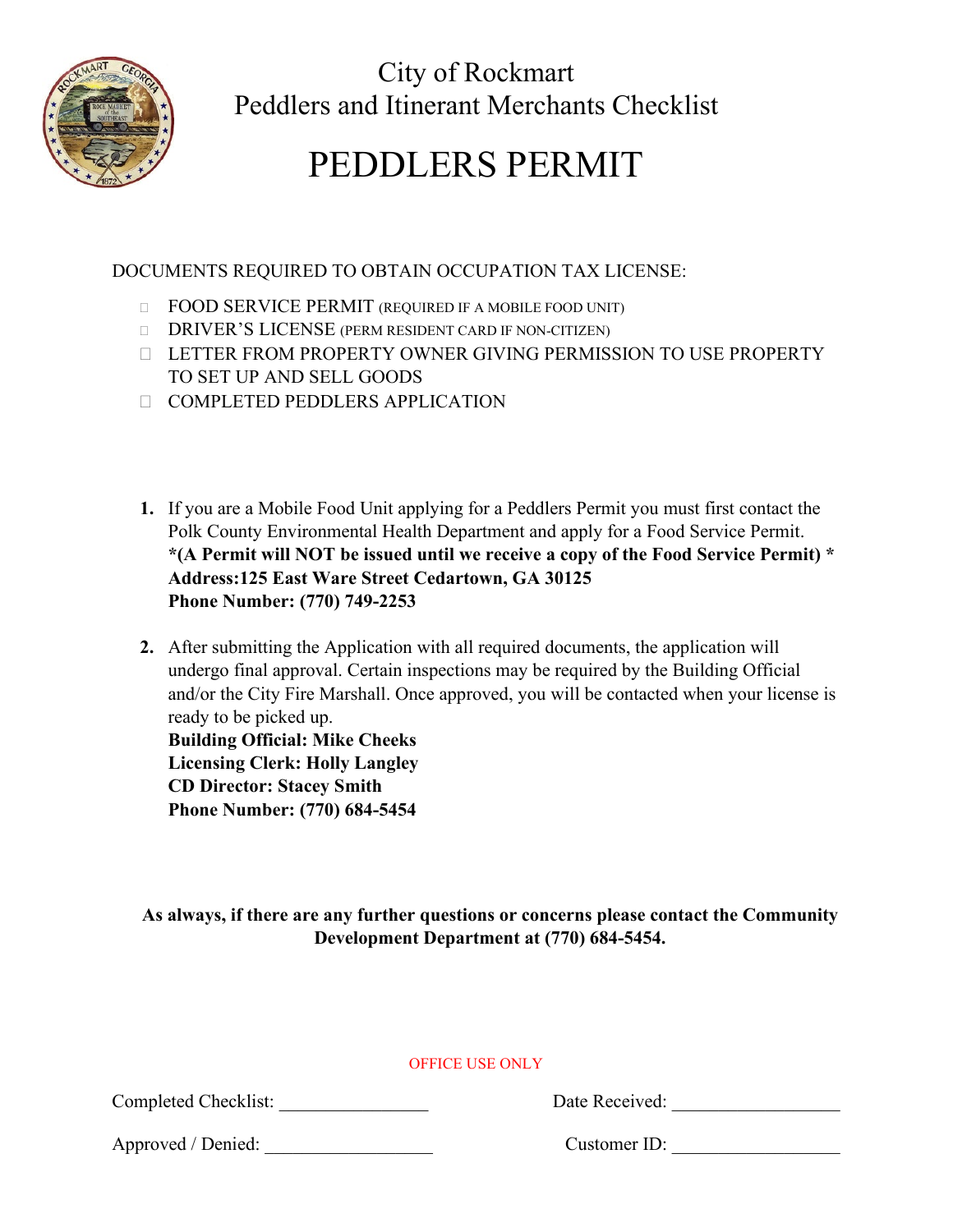## **PEDDLERS AND ITINERANT MERCHANTS**

#### **Sec. 11-386. Locations authorized for business.**

No peddler or itinerant merchant shall ply his or her vocation on any street, sidewalk, park, parkway or in any other public place, except in such places, locations, and zones as specifically allowed in said license.

(Code 1976, § 11-256; Ord. No. 1980-023, § 1(11-212(6)), 7-15-80)

#### **Sec. 11-387. Obstruction prohibited.**

Peddlers and itinerant vendors of merchandise, wares, goods or photographs who have no regular fixed place of business and who do not make sales from a house or building shall conduct their business so as not to obstruct in any way the streets and sidewalks of the city, by themselves or by their customers who stop at such places as may be located off the streets and sidewalks. The business shall be conducted so as to be far enough away from the streets and sidewalks for their customers to step off the sidewalks in order to reach their place of business, and to be out of the way of the traveling public.

(Code 1976, § 11-257; Ord. No. 1980-023, § 1(11-212(7)), 7-15-80)

## **Sec. 11-388. Fraud, misrepresentation, etc., prohibited.**

Any licensed peddler or itinerant merchant who shall be guilty of any fraud, cheating or misrepresentation, whether through himself or an employee, while acting as a licensee in the city or who shall barter, sell or peddle any goods, merchandise or wares, other than as allowed in his or her license, shall be deemed guilty of a violation of this Code.

(Code 1976, § 11-258; Ord. No. 1980-023, § 1(11-212(8)), 7-15-80)

#### **Sec. 11-389. Loud noises and amplifying devices.**

No licensee under this article, nor anyone in his or her behalf, shall shout, make any outcry, blow a horn, ring a bell or use any other sound device including any loud speaking, radio or amplifying system upon any of the streets, alleys, parks or other public places of the city or upon any private premises in the city where sound of sufficient volume is emitted or produced there from capable of being plainly heard upon the streets, avenues, alleys, parks or other public places for the purpose of attracting attention to any goods, wares or merchandise which such licensee proposes to sell, unless approved by the chief of police as being not offensive. (Code 1976, § 11-259; Ord. No. 1980-023, § 1 (11-212(9)), 7-15-80)

#### **Sec. 11-390. Display of license.**

Every licensee shall post his/her license in such a place as to be in full view of the public.

(Code 1976, § 11-260; Ord. No. 1980-023, § 1 (11-212(10)), 7-15-80)

## **Sec. 11-391. Hours of operation.**

It shall be unlawful for any peddler or itinerant merchant to operate his/her business in the city between the hours of 9:00 p.m. and 8:00 a.m.

(Code 1976, § 11-261; Ord. No. 1980-023, § 1 (11-212(11)), 7-15-80)

**Secs. 11-392--11-410. Reserved.**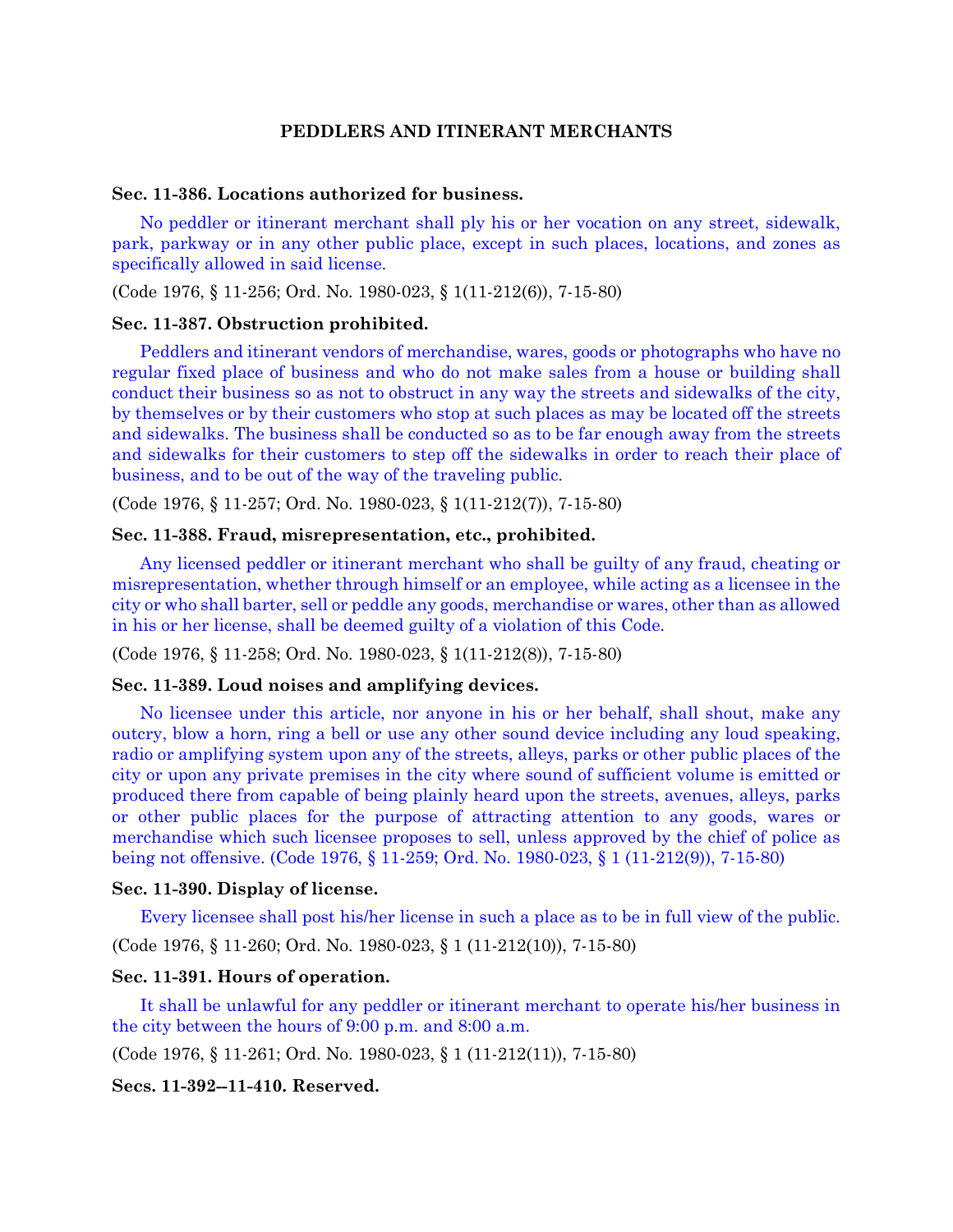I have read and understand the provisions under the City of Rockmart Code of Ordinances concerning Peddlers and Itinerant Merchants and further understand that a Peddlers Permit is a discretionary permit and is therefore a Regulatory License. If granted this permit/license, the City of Rockmart has the right to revoke, suspend or modify it depending on my compliance to the above regulations and any actions deemed to be detrimental or in conflict with any other Ordinances of the City of Rockmart or its citizens.

| Signature of Applicant    | Date                                                                                                                                   |
|---------------------------|----------------------------------------------------------------------------------------------------------------------------------------|
|                           | <b>Application</b>                                                                                                                     |
|                           | <b>Peddler or Itinerant Merchant</b>                                                                                                   |
|                           | <b>Regulatory Permit / License</b>                                                                                                     |
|                           |                                                                                                                                        |
| Name of Business          | Sales Tax #                                                                                                                            |
| Owner                     | Federal ID # or SS #                                                                                                                   |
| their addresses)          | (If the business is a Partnership or Corporation please indicate here and include separate sheet listing all Officers or Partners with |
| Owner's permanent address | Phone Number                                                                                                                           |
|                           |                                                                                                                                        |

Owner's permanent address Type of Business